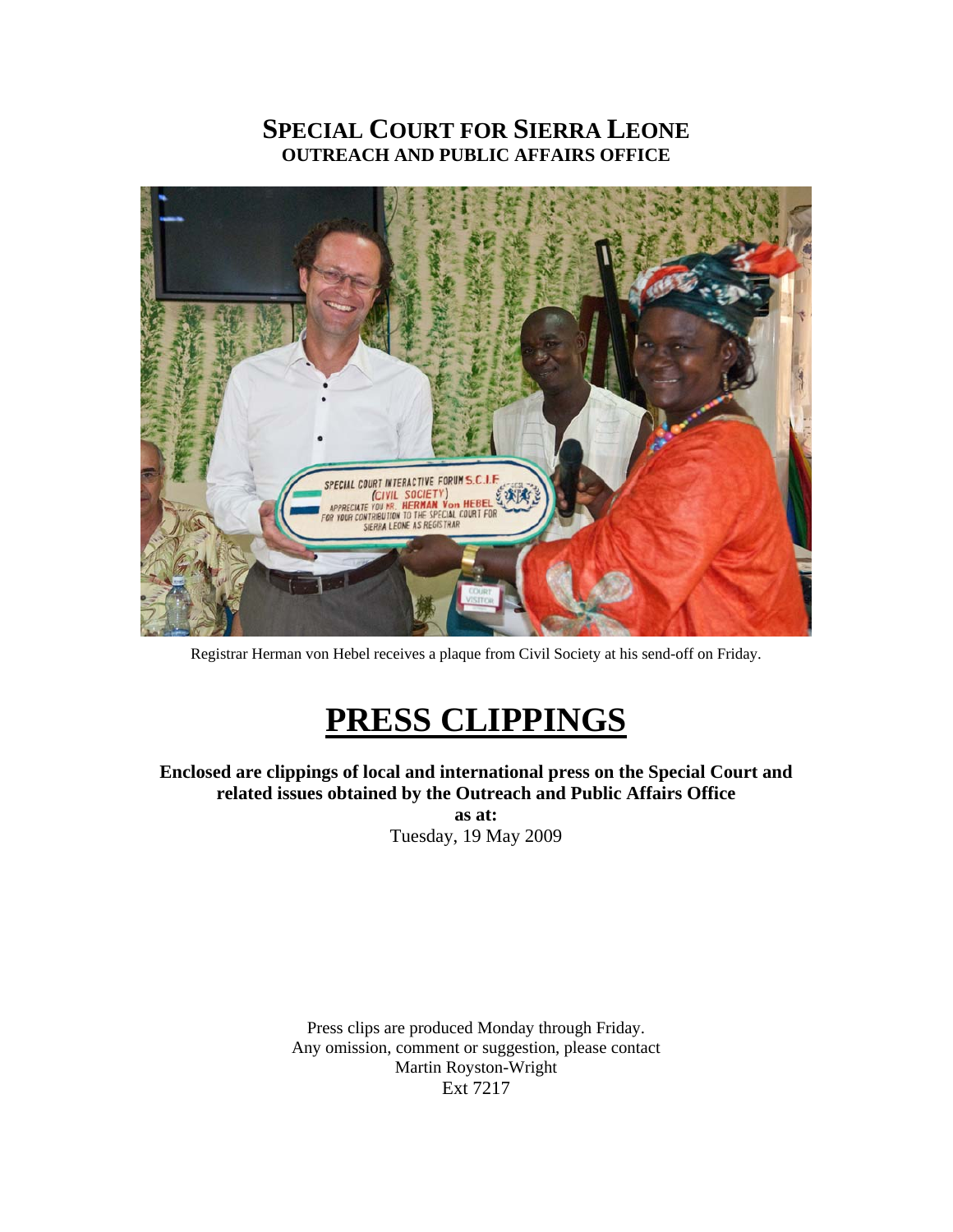| <b>International News</b>                                                           |             |
|-------------------------------------------------------------------------------------|-------------|
| Liberia: Trans-Boundary Peace Park for Sierra Leone/ AllAfrica.Com                  | Page 3      |
| UNMIL Public Information Office Media Summary / UNMIL                               | Pages 4-8   |
| UNMIL Public Information Office Media Summary / UNMIL                               | Pages 9-11  |
| ICC Prosecutor Welcomes Voluntary Court Appearance by Darfur Rebel Leader / UN News | Pages 12-13 |
| Darfur Rebel Appears Before ICC / BBC Online                                        | Pages 14-15 |
| UN Security Council Reflects On A Tragic Failure: Rwanda / Voice of America         | Pages 16-17 |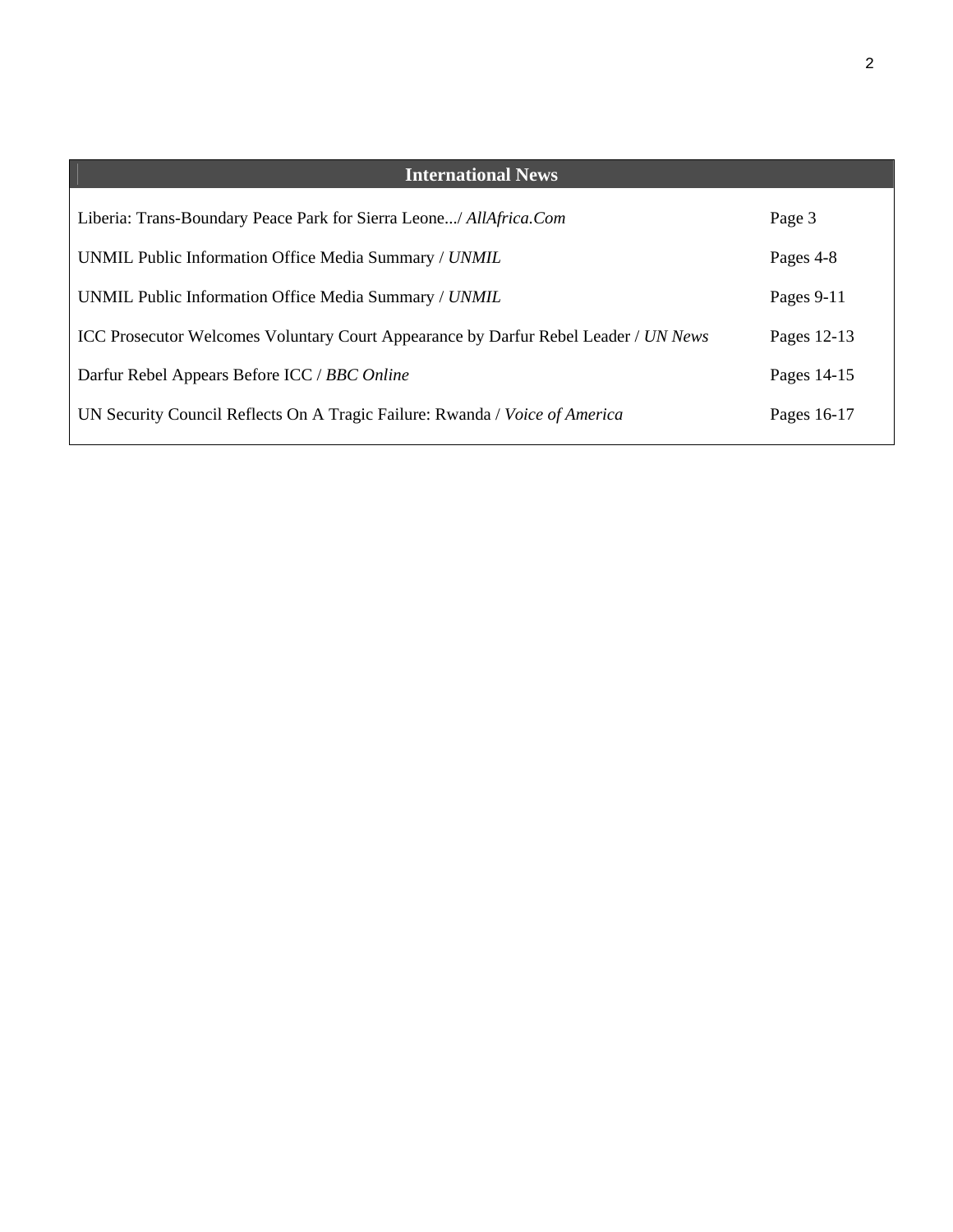### **Liberia: Trans-Boundary Peace Park for Sierra Leone And Country to Unite the Gola Forest**

President Ellen Johnson Sirleaf and Sierra Leonean President Ernest Bai Koroma have launched a transboundary peace park for Sierra Leone and Liberia to unite the Gola forests in both countries.

The Peace Park, which is to be built in Leilahun, Kenema District of the Republic of Sierra Leone, will be funded by the European Union. The park will stand as a memorial of the long years of conflict in both Liberia and Sierra Leone. It will essentially provide security zones through which no armed conflict can be waged. It will also facilitate a strategy for cross border movement to protect illegal activities as well as bring civil society groups and communities to protect the interest of both countries.

Speaking prior to the launch, President Johnson Sirleaf said Liberia and Sierra Leone have to build on the strong relations set up by their predecessors. She added that the project must be a symbol of peace for both countries. She informed her counterpart and the people of Sierra Leone that the Government of Liberia has set aside 30% of its forest area to be included a network of forest areas, which includes the Gola Forest.

For his part, President Bai Koroma emphasized that the project needs the collaboration of both governments. He noted that the launching of the park sends a strong signal to skeptics that the project will be successful.

The Project Manager of the Gola Forest Project, Mr. Alistair Gammell, said scientists and tourists flock to Sierra Leone annually to visit the Forest. Through the launch of the peace park, he noted, Presidents Johnson Sirleaf and Koroma have shown their commitment to helping alleviate climate change.

The launch of 'Across the River: ATtrans-boundary Peace Park for Sierra Leone and Liberia' also brought together residents of Kenema District, government officials of both countries and international partners.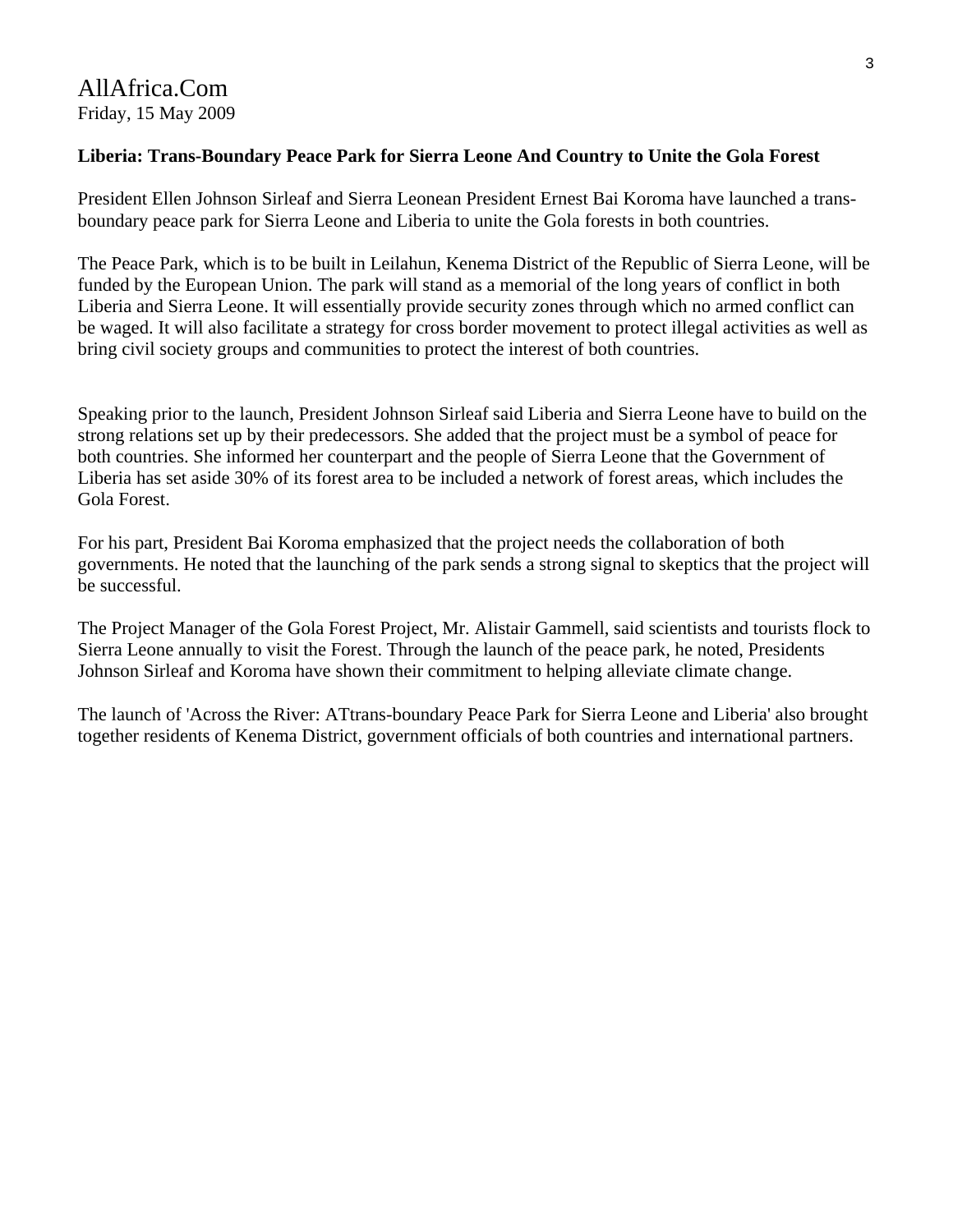

United Nations Mission in Liberia (UNMIL)

# **UNMIL Public Information Office Media Summary 18 May 2009**

*[The media summaries and press clips do not necessarily represent the views of UNMIL.]* 

# **International Clips on Liberia**

# **JFK awards given to 2 who warned of financial crisis**

Source: AP Financial News Date: May 18, 2009

BOSTON\_Two U.S. federal regulators who sounded early warnings on the financial crisis and a Liberian peace activist have received the 2009 the John F. Kennedy Profile in Courage Award.

The awards were presented Monday by Caroline Kennedy at a ceremony at Boston's John F. Kennedy Presidential Library and Museum.

Among those to receive honors is Sheila Bair, chairwoman of the Federal Deposit Insurance Corp., who was one of the first to warn about the subprime lending crisis.

Brooksley Born, former chairwoman of the Commodity Futures Trading Commission, also was honored for warning a decade ago about unregulated financial contracts.

Leymah Gbowee (LAY'-mah BOH'-wee) received an award for organizing a multi-faith group of woman to help end **Liberia's** civil war.

# **International Clips on West Africa**

# **Women's Empowerment Research Project Launched**

Freetown, May 15, 2009 (Concord Times/All Africa Global Media via COMTEX) --

The Pathways of Women's Empowerment, a network of institutions and individuals based in Ghana, Nigeria, Sierra Leone and other places, has in collaboration with the Campaign for Good Governance and women's groups in the country launched an international research project consortium to find out ways of enhancing women's empowerment, especially in the three West African countries.

The ceremony, which attracted national women's organizations, the security forces and the media, was held yesterday at the CGG head office, Tengbeh Town in Freetown under the theme, "Monitoring Sierra Leone's implementation of the UN Security Resolution 1325 on Women, Peace and Security".

### **Local Media – Newspaper**

#### **Another Jailbreak at Monrovia's main Prison Centre – President Sirleaf Orders Investigation**

(Liberia Journal, New Democrat, The Liberian Express, The Monitor, Public Agenda, The News, The Analyst, The Inquirer and the National Chronicle)

- The Liberian Police force and their UN counterparts have launched a massive manhunt for more than 30 prisoners who escaped from the main prison center in Monrovia last Saturday morning. The inmates at the Monrovia Prison Center broke jail and made their way into the city center.
- How the prisoners escaped is not yet clear but some critics and local dailies including The Monitor and the New Democrat newspapers blamed the situation on serious security lapses at the prison. The papers suggested that UN Police from Nepal and Jordan are providing security at the main prison centre even though they have no instructions to shoot and kill.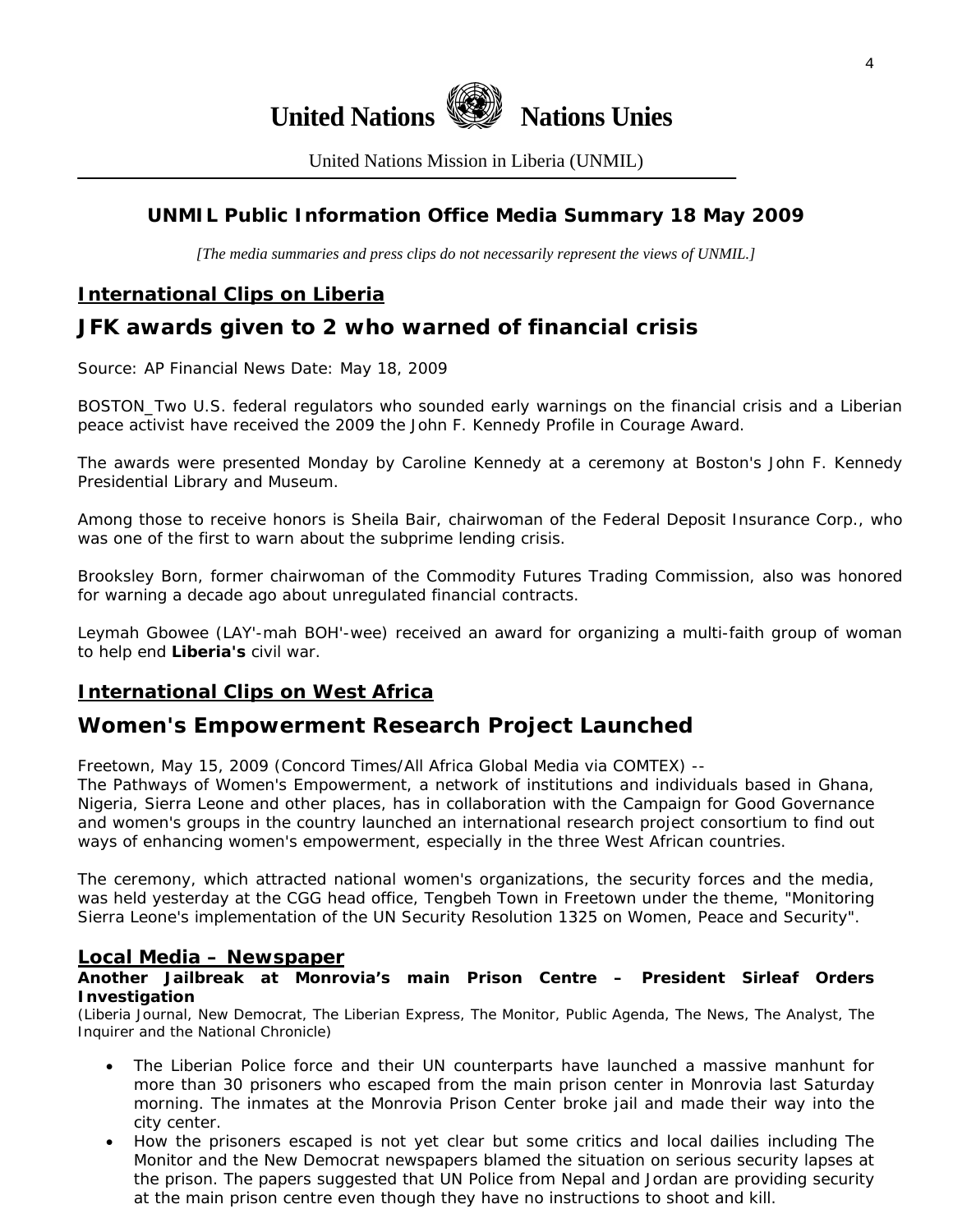- Reports attributed to Police Spokesman George Bardue said the Police re-arrested 14 of the jail breakers following a vigorous search operation. Most of the escapees are hardened criminals and residents fear they might unleash terror into the society.
- Saturday's jailbreak is the second at the Monrovia Central Prison in less than five months. Last December, more than 200 hundred prisoners escaped from the Prison. Most of the escaped prisoners during the December jailbreak have since been rearrested by security forces.
- Meanwhile, President Ellen Johnson Sirleaf expressed concerned and has directed an immediate full scale investigation to establish the facts surrounding the jailbreak.
- At least 36 correction officers are undergoing investigation in connection with Saturday's prison break at the Monrovia Central Prison.
- Although an investigation has been launched to determine how the jail break occurred, reporting on the event has been marred by conjectures with most newspapers blaming the situation on either 'security lapses' or 'conspiracy.'

#### **UN Envoy Hails Critical Role of UNMIL Jordanian Medical Contingent**  (Heritage)

• [sic:] UN Envoy Ellen Margrethe Løj, has assured Liberians that the UN Mission in Liberia - UNMIL - and other partners in the UN System would continue to work harder to enable Liberia to regain its place in the community of nations - a place where peace, security, freedom and prosperity reign. Ms. Løj made this statement when she awarded 115 Jordanian military medical corps serving UNMIL with UN peacekeeping medals for their contribution to the peace and stability of Liberia. Noting the progress made and mindful of the challenges that remain, the Special Representative of the Secretary-General (SRSG) said: "We have to continue to work with the Liberian security forces to ensure that they are strengthened to deal with both internal and external security threats". UN Envoy Løj expressed confidence that with perseverance and determination, "the peace and stability we have achieved over the years will be sustained, and Liberia can move ahead in its recovery, rehabilitation and development drive". The SRSG commended the Jordanian medical contingent for their efforts, dedication and sacrifice aimed at ensuring that UNMIL peacekeepers are fit to support and maintain the hard-won peace and security in Liberia. She described their role as critical and indispensable, adding, "although the nature of the Jordanian medical team entails operating behind the scenes and out of the limelight, we cannot overemphasize the critical and indispensible role you continue to play to support UNMIL". Ms. Løj paid tribute to the Hashimite Kingdom of Jordan on behalf of the UN Secretary-General and recounted the long standing and substantial contributions made by Jordan to United Nations peacekeeping operations.

#### **UNMIL, partners emphasize promotion of human rights at the workplace**  (The Informer)

- Deputy Labour Minister for Administration, Mr. John Josiah is calling on people in authority and those serving as chief executive officers of corporations, to exert efforts and protect and respect the fundamental rights of all human beings against corporate abuses. Mr. Josiah made this statement when he addressed the opening of a one-day workshop on the concept of Business and Human Rights. The workshop examined recent developments, tools and ways on how to work in a manner that advances the understanding of human rights and promotes a constructive dialogue among state institutions, the business community and civil society in Liberia. The workshop was organized by the Office of the High Commissioner for Human Rights in Geneva and the UN Mission in Liberia – UNMIL - Human Rights and Protection Section (HRPS).
	- "Business entities must operate within the framework of the laws of the state in which they operate, and those laws must provide remedy to violations," Deputy Minister Josiah stressed. Focusing on human rights abuses on Liberian plantations and in business establishments, Mr. Josiah added that, "we in authority must do everything to protect, respect and provide remedy for our disadvantaged population and those who are helpless".
	- Earlier Mr. Eugene Nindorera, Chief of UNMIL Human Rights and Protection Section told participants that Business and Human Rights is an issue that needs to be brought to the attention of everybody. "We have invited a number of participants to discuss the issue of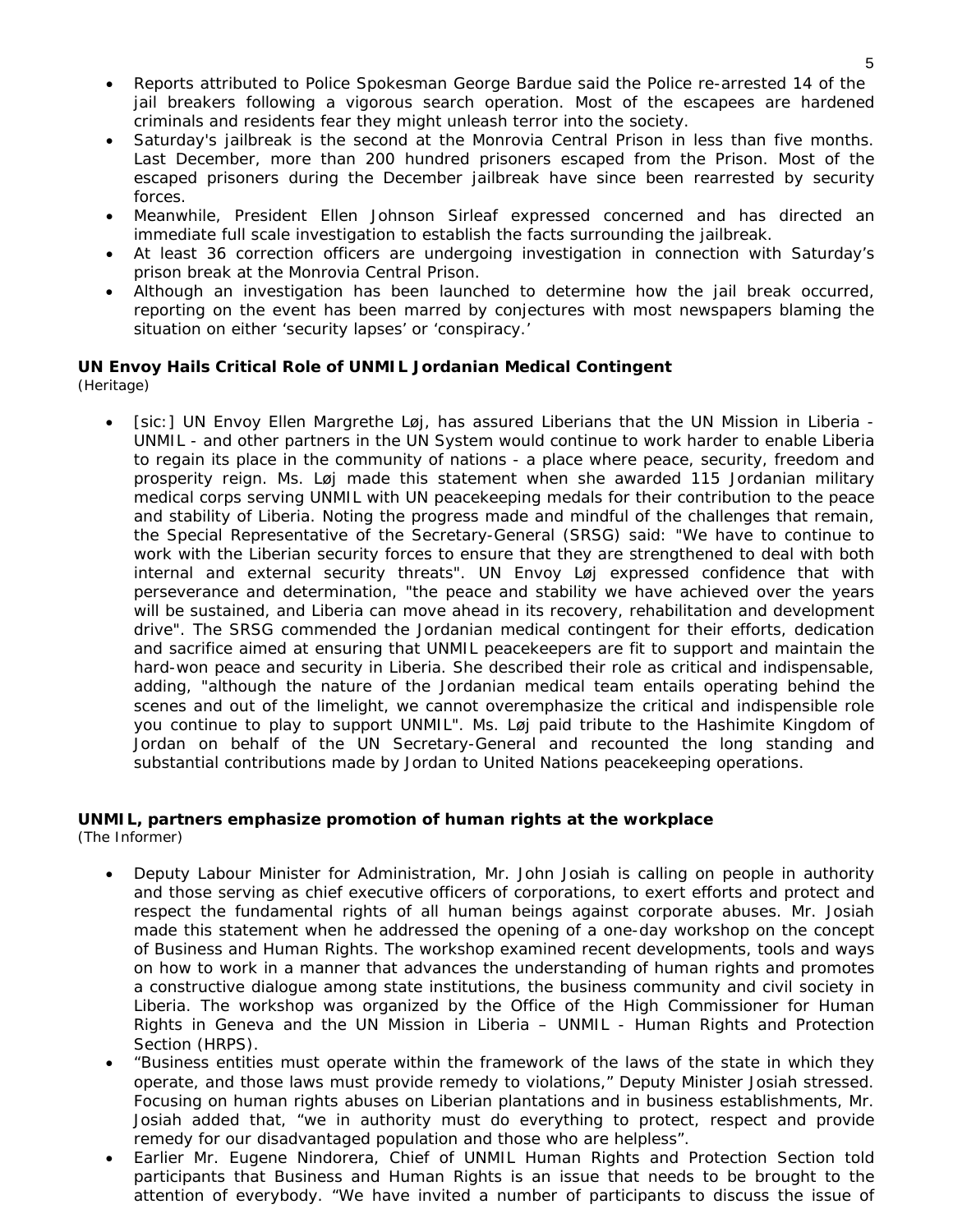human rights because in the past, it has always been a challenge working together - how the companies and workers should be aware that human rights must be protected and also promoted". He added that this issue is one of the challenges that many companies in the world are facing, which sometimes causes difficult relationships between employees and employers. "So it is very important to understand that we all have to be aware of the need to find remedy to these issues," Mr. Nindorera pointed out.

#### **Newspaper Claims False alarm over alleged Plot to attack Presidential Flight**

(National Chronicle)

• The National Chronicle newspaper carried a significantly distorted front page headline insinuating to its readership that UNMIL and national security apparatus had falsely alarmed that a group of former army personnel headed by retired Colonel Wolo Nagbe had allegedly planned to blow up the chartered flight which conveyed President Ellen Johnson Sirleaf back home from her recent visit to the United States.

#### **Liberia's Auditor General Opts for Changes in Bureau's Law**

(The Monitor, Public Agenda, The News, Heritage)

- Speaking at the close of a five-day strategic planning workshop of the General Auditing Bureau, Auditor General John Morlu called for a radical change in the Bureau's law.
- Mr. Morlu believe that the current GAC law gives the Auditor General too much power and thinks something needs to be done to reduce it.
- According to him, a new law being drafted by the European Union will take into account what he called the sweeping power of the office of the Auditor General.

#### **'Negative Peace' - U K Envoy Points Way Forward for Liberia**

(The Informer)

- The Political Counselor of the United Kingdom in Liberia says Liberia is not yet enjoying total peace but what she calls 'negative peace.'
- Madam Gillian Dare said the country is at a cross road and all Liberians including the media must play their critical roles to take the country to a nobler destiny, to lasting peace and stability.
- "Liberia is a country in transition and you have reached a cross roads. At this stage you are still in what I would call negative peace, that is the absence of widespread conflict," Madam Dare said Friday when she served as keynote speaker at programs marking the official launch of "Assessing Media Coverage of the Poverty Reduction Strategy (PRS)" by the Liberia Media Center (LMC) in Monrovia.
- "You are on the path towards sustainable peace and have made great strides towards building a new peaceful Liberia in which ordinary people can go about their daily lives without fear, earn enough to feed the family and can start to look towards the future for their children - education, water, power, health, jobs," Madam Dare noted.

#### **'Police Cruelty Continues Against Motorcyclists' – Local daily alleges** (Public Agenda)

• [sic:] The Liberia National Police (LNP) despite its restructuring by the United Nations Mission in Liberia (UNMIL) has continued to be a problem child for the government of Liberia. From harassment to extortion, the Liberia National Police has proven to be very hard to refine. And in one of its unprofessional behaviors mid yesterday, two officers assigned with the Police Depot near the New Bridge, adjacent Slipway almost caused the death of a motorcyclist when they jumped in front of the moving bike. At about 1:30 PM yesterday, the LNP officers set an ambush for vehicles and motorcycles at the end of the bridge and while a motorcycle being driven by a Fula national only identified as Barry approached them, two uniformed officers rushed on the moving bike causing it to crush to the ground. Had it not been for the professional driving skills of advancing vehicles, including that of the Public Agenda Newspaper, Barry would have been crushed to death. The action of the two LNP officers caused the bike to slide on the pavement causing advancing vehicles to stop suddenly at the amazement of onlookers. What was even shocking most was when the officers rushed to the driver of the bike and started to beat him despite the minor injury sustained. The editor of this paper who was on the scene was insulted by the officers for attempting to take photo and talking to the victim of the police's action. One of the officers said, "Go and write anything, we are doing our work". The short Police officer and two others held the bike driver by his trousers and forced him into the depot. Other eyewitnesses said this has been the behavior of the police near the bridge. According to them, the LNP men are in the constant habit of stopping vehicles and bikes in the area thereby causing traffic jam on the bridge.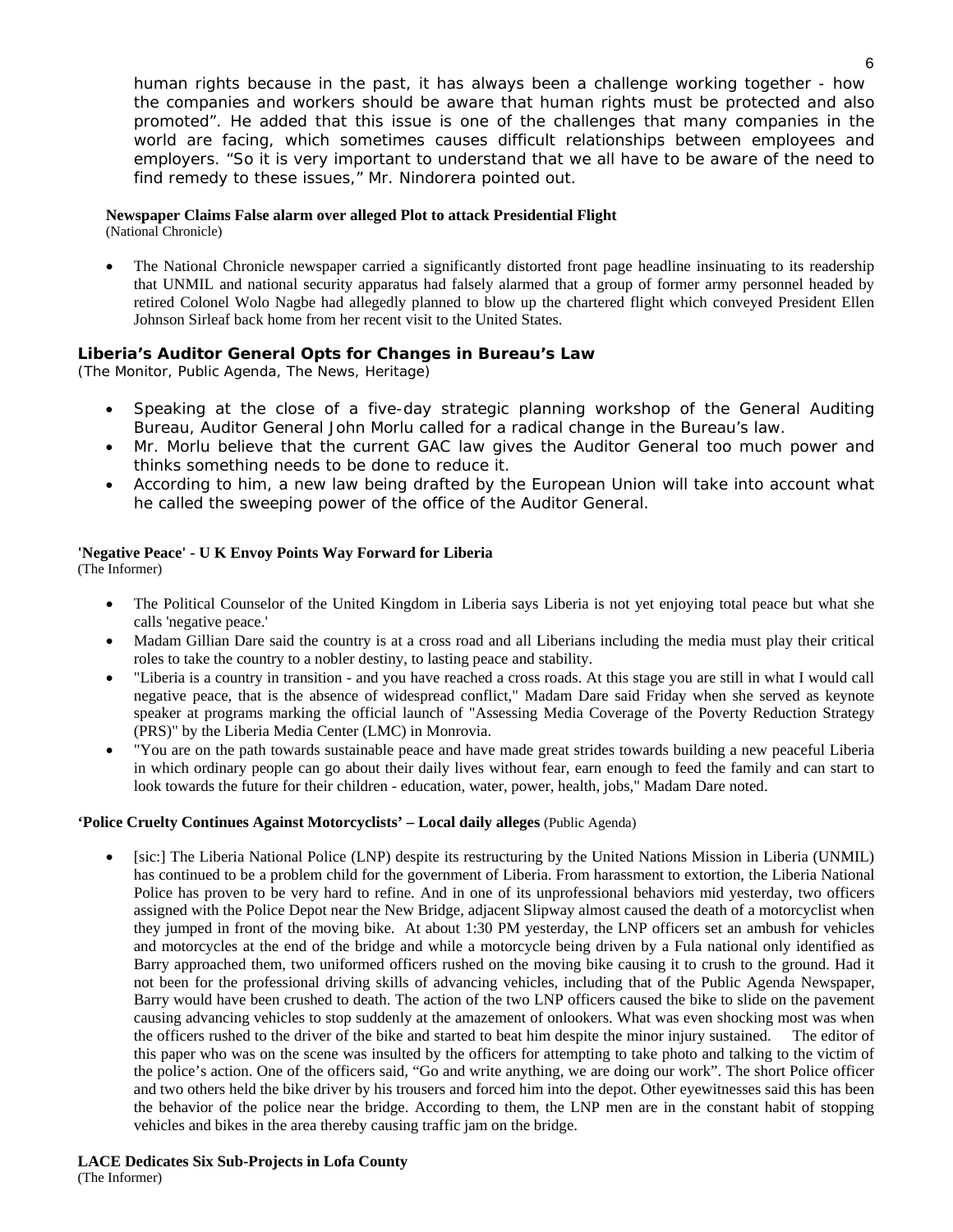- The Liberia Agency for Community Empowerment (LACE) has dedicated and turned over six sub-projects in Lofa County.
- LACE Executive Director Ramses T. Kumbuyah put the value of the six sub-projects at US\$ 240,000.00. The projects consist of four schools, a bridge and a box culvert.
- Mr. Kumbuyah challenged the various communities to begin initiating plans for the maintenance of the facilities. "Your responsibility is to ensure teachers and students remain in the schools and take advantage of the free primary education policy of the government," he told community people.
- Speaking at the turnover ceremony at the Bakpalasu Public School in Lofa County, Mr. Kumbuyah described the construction of the new facilities as a great opportunity that shouldn't be abused.
- He presented assorted stationery valued at US\$4,000.00 to jumpstarted the operations of the four schools.

#### **TRC Begins County Consultations**

(Public Agenda)

- The Truth and Reconciliation Commission of Liberia will today begin a week long Regional County Consultations in three major cities around Liberia. From May 18-22, 2009, the commission will convene the Consultations simultaneously in Region I: Zwedru, Grand Gedeh County; Region II: Gbarnga, Bong County; and Region III: Tubmanburg, Bomi County.
- The consultation is designed to promote transparency, inclusion, participation and ownership of the peace-building and reconciliation initiatives that will help support social cohesion, democracy and national development. It is aimed at providing an opportunity once more for Liberians from the 15 counties to share their perspectives on how peace and reconciliation can be sustained in Liberia.
- The consultation is one of the remaining key activities of the TRC Planned ahead of the expiration of its mandate in June 2009.
- Participants of the Regional County Consultations are expected to share their concerns, best practices, lessons learned and recommendations on the peace and reconciliation process. Moreover, the consultations will pave the way for follow up mechanisms and approaches on the implementation of the TRC recommendations.

#### **Local Media – Star Radio** *(News monitored today at 09:00 am)*

**36 Correction Officers undergoing Probe for Latest Jailbreak**  (*Also reported on Sky F.M., Truth FM, and ELBC*)

### **Auditor General Calls for Change in Current GAC Law**

(*Also reported on Sky F.M., and ELBC*)

### **Chinese Technical Team Arrives in Country for US\$300M Housing Units**

- The Chief Executive of the Hainan Century Cooperation at the head of a 15-man technical team has arrived in the country.
- Dr. Xu Ming said they are in the country to train Liberians to begin the construction of 10,000 housing units.
- Dr. Xu said the Chinese technicians will train Liberians in several areas including carpentry and masonry.
- He said the Haman Century Corporation is investing US\$3 to 4 million in Liberia because the company recognizes the huge housing needs of the population after years of war.

#### **Guthrie Workers Warn of Potential Unrest**

- A group of concerned workers at the Guthrie Rubber Plantation have called for government's intervention to stop what it thinks could spark another round of unrest at the Plantation.
- The group wants government's attention drawn to an abrupt salary deduction announced by the Guthrie Management which it says is reason enough for chaos.
- Last week, the Guthrie Management officially informed the workers of its decision to reduce salaries due to its inability to meet up with the production budget despite efforts to satisfy the workers.
- It has meanwhile, instructed that tappers to meet up with their proposed budget of 550-tons monthly, or the management will be forced to cut other benefits.

# **Truth F.M.** *(News monitored today at 9:00 am)*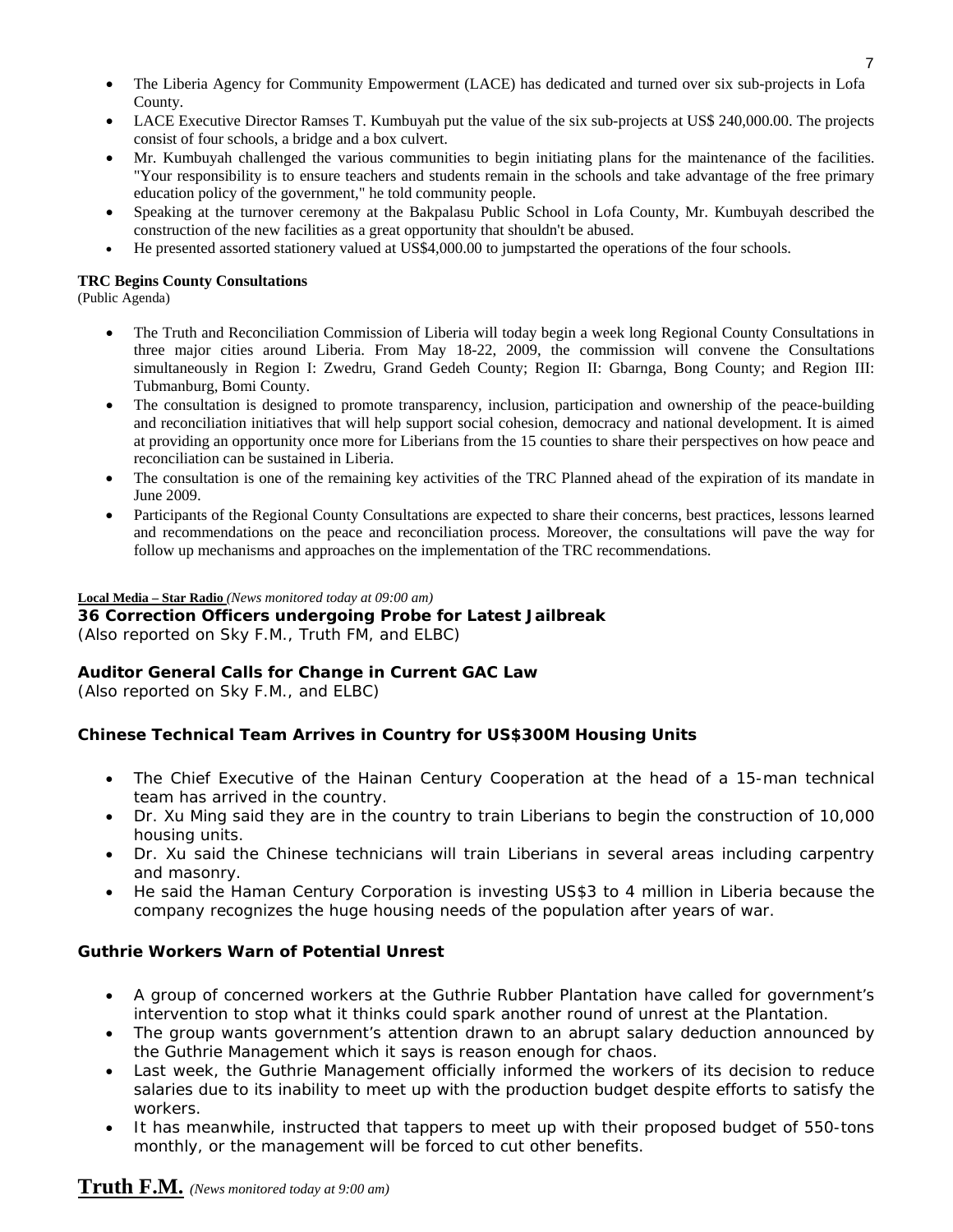#### **Police Arrest Several Students for vandalizing a local High School**

- Several students of the George Toe Washington have been arrested for allegedly vandalizing the school.
- On Sunday, the students threatened a strike action if their West African Examination Council identification number was not given them.
- They accused the school's coordinator, Abraham Zion of failing to pay their WAEC fees into government's account.
- The students said while other schools were distributing identification numbers to their students their school is yet to follow suit.
- The exams began today nationwide.

\*\*\*\*\*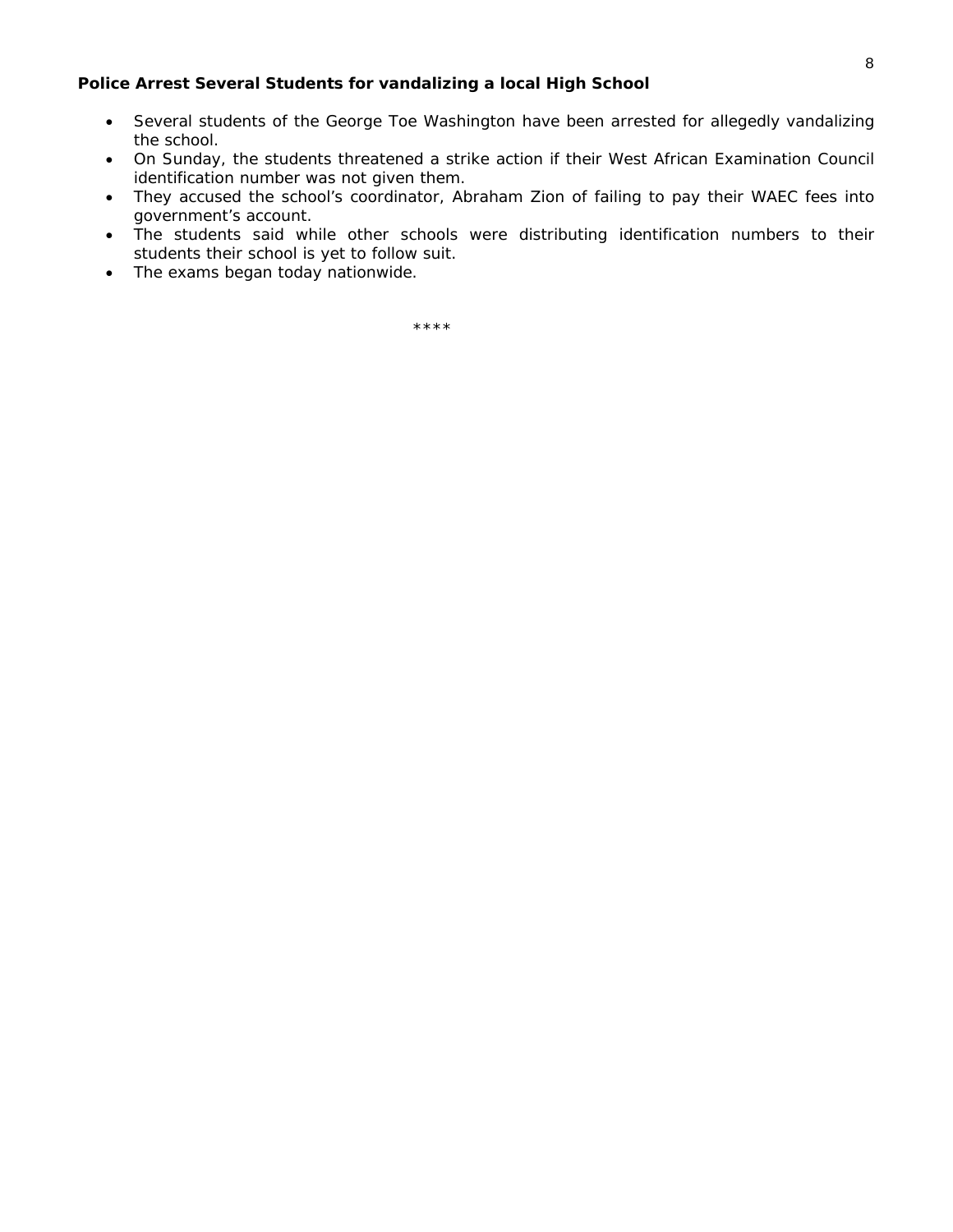

United Nations Mission in Liberia (UNMIL)

# **UNMIL Public Information Office Media Summary 15 May 2009**

*[The media summaries and press clips do not necessarily represent the views of UNMIL.]* 

# **International Clips on Liberia**

# **Amputees in Liberia find hope in football**

www.cnn.com By Mark Wagner ICRC

MONROVIA, **Liberia** (ICRC) -- On a dusty pitch in the middle of the capital of Monrovia limbless young men play football as though their lives depended on it.

They are members of the **Liberian** National Amputee Football Team and for the most part, victims of the war. Some participated in cruel acts against civilians during the fighting and face a daily struggle to live with both their disability and the past.

"I was at church when armed men came in and killed hundreds of us," says 18 year old Richard Duo, who is now a star infield attacker and one of the highest goal-scorers on the team. "I lost my mother, father and one of my brothers. My other siblings were wounded and I lost my leg.

### **International Clips on West Africa**

### **GUINEA: Medicines running out**

DAKAR, 15 May 2009 (IRIN) - Public health centres in **Guinea** are facing a critical shortage of basic medicines and aid workers and health officials are urgently seeking a way to replenish stocks.

"This is a real problem. We do not have enough medicines for the needs of the population," Mohamed Lamine Tounkara, regional health director in the Kindia region, 137km east of the capital Conakry, told IRIN.

A patient in a public hospital in Kindia today would have to seek most of the medicines he or she needs at a private pharmacy, where prices are far higher than in government health facilities, he said. Kindia – home to some two million people, with five major public hospitals and 51 health centres – is just one of many regions affected, according to UN and government officials.

The lack of medicines stems from a number of factors, including lack of government funds, rising drug prices and poor management, according to Mohamed Lamine Yansané, the Health Minister's chief of staff. **Guinea** has seen sporadic shortages in the past few years but the situation has worsened sharply in 2009, health experts said.

#### **Local Media – Newspaper**

**Police, Criminal in Shoot-Out – Several Armed Robbers Re-arrested** 

(New Democrat, The Monitor, Liberia Journal, Liberian Express)

• The Liberian Express reports that Police Wednesday arrested four persons including a notorious criminal convicted for murder after heavy exchange of gunfire in the Paynesville area. Police said Lewis Kennedy linked to several armed robberies was convicted of armed robbery and murder two years ago but escaped during a massive jailbreak at the Monrovia Central Prison last December.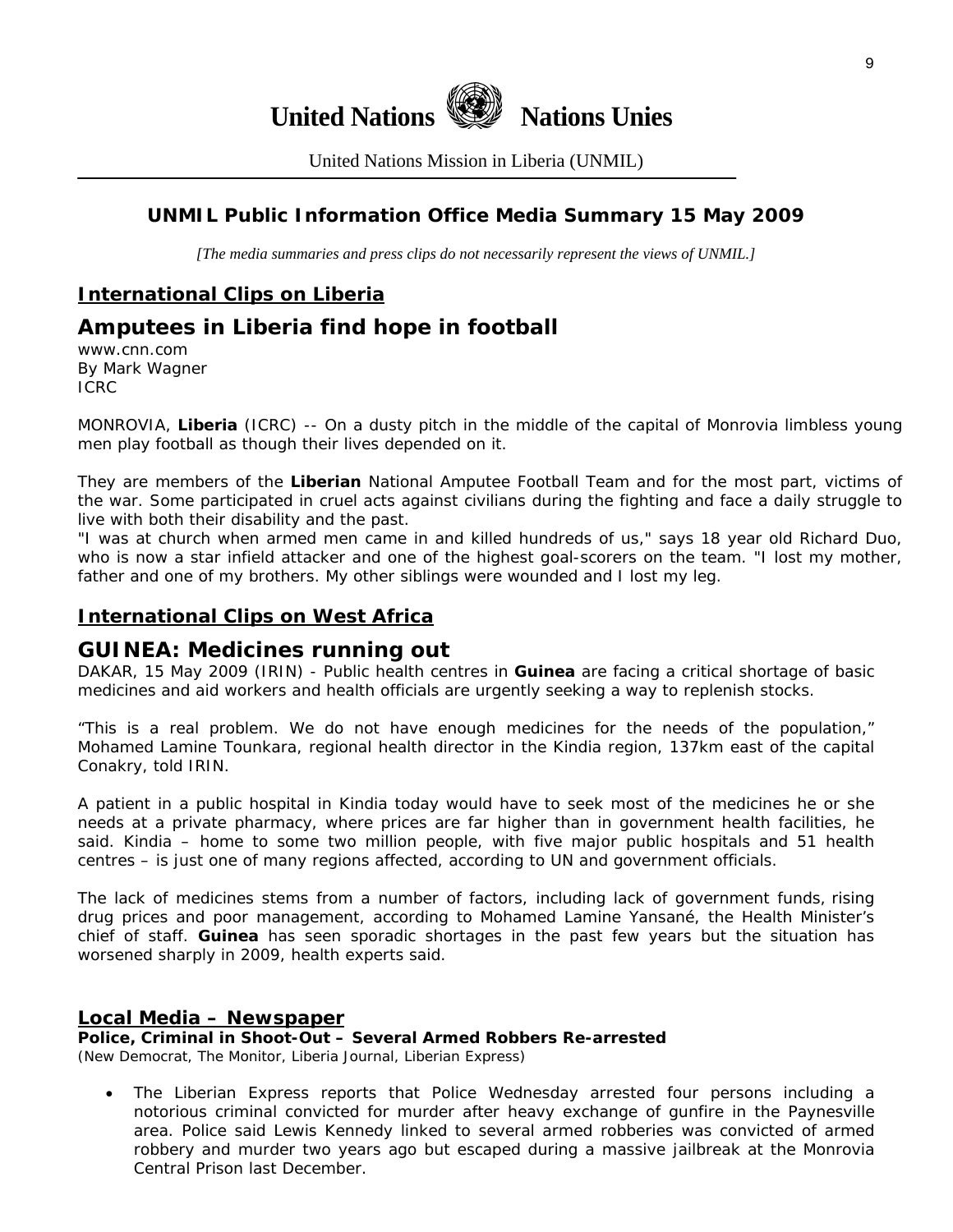• The New Democrat reports that briefing journalist following the arrest of the robbers; Police said Officers of the Emergency Response Unit (ERU) had been keeping the area under surveillance for some time now following a tip off that they had a hideout in the Pipeline Community.

### **LTA Commissioner Given 24-Hour Ultimatum to Resign or Be Sacked**

(National Chronicle, New Democrat, The Analyst)

- President Ellen Johnson Sirleaf has given a 24-hour ultimatum to all Commissioners of the Liberia Telecommunications Authority(LTA) to tender in their resignation or be sacked, saying they contributed to the budget shortfall.
- The New Democrat quoting a senior official of the LTA said the President frowned at the delay in generating revenue at the entity for almost 18 months. The Commissioners involved are Lamini Waritay, Acting Chairman of the LTA, Nathniel Kelvin, Edwin York and Ruth Jappah Samukai.
- Last month, President Ellen Johnson Sirleaf suspended the Chairman of the LTA, Mr. Albert Bropleh for time indefinite. At the time, President Sirleaf branded Commissioners at the Liberia Telecommunications Authority as "incompetent" saying since their appointments, the commissioners have been engaging in internal wrangling thereby stalling work at the commission.

#### **Local Media – Star Radio** *(News monitored today at 09:00 am)*

### **Presidents Sirleaf and Koroma to Dedicate Peace Park in Sierra Leone Today**

- An Executive Mansion release issue in Monrovia says President Sirleaf will today join Sierra Leonean President Ernest Bai Koroma in Gola Forest, Kenema District in Sierra Leone.
- The one-day event would mark the dedication of the Trans-Border Peace Park in the Gola Forest sponsored by the European Commission and United Nations.
- The UN and EU said the establishment of the Trans-Border Peace Park, would pay tribute to the recent history of the two countries, namely the civil wars.
- The Peace Park would be a great symbol for long-lasting peace, security and stability in both countries as well as the entire Mano River Union Region.

 *(Also reported on Truth F.M., Sky F.M. and ELBC*)

#### **Local Media Development Group Launches Research of Media Coverage of PRS**

- The Liberia Media Centre (LMC) will today launch its research on how the media in Liberia is covering Government Poverty Reduction Strategy Programme.
- The research report is entitled "Assessing Media Coverage of the Poverty Reduction Strategy".
- According to a statement issued in Monrovia, the research was supported by the Senegalbased group, Trust Africa.
- It monitored and analyzed the media coverage of the implementation of Liberia's PRS to determine the flow of information of various pillars of the Poverty Reduction Strategy.

#### **Senate Pro Tempore Apologizes for "Assaulting" Local Journalist**

- The office of the Senate President Pro Tempore Cletus Wortorson has apologized to Truth FM Reporter Solomon Ware for the act of aggression against him.
- In a release, the spokesman of the Pro Temp said the apology was in response to the findings of the Press Union of Liberia (PUL).
- The PUL revealed that a video footage showed that Senator Wortorson was guilty of aggressively attacking journalist Solomon Ware during an interview.
- The incident led to a media block-out against the office of the Pro Temp by reporters assigned at the Capitol Building who demanded an official apology.
- Meanwhile, the Legislative Reporters Association says it would meet shortly to decide its next course of action.

*(Also reported on Truth F.M., Sky F.M. and ELBC*)

#### **Representative Neufville Proposes Cut in Salaries of Senior Public Officials**

• Speaking to journalists in Monrovia, Montserrado County Representative Rufus Neufville proposed reduction of allowances of government officials to increase the salary of civil servants.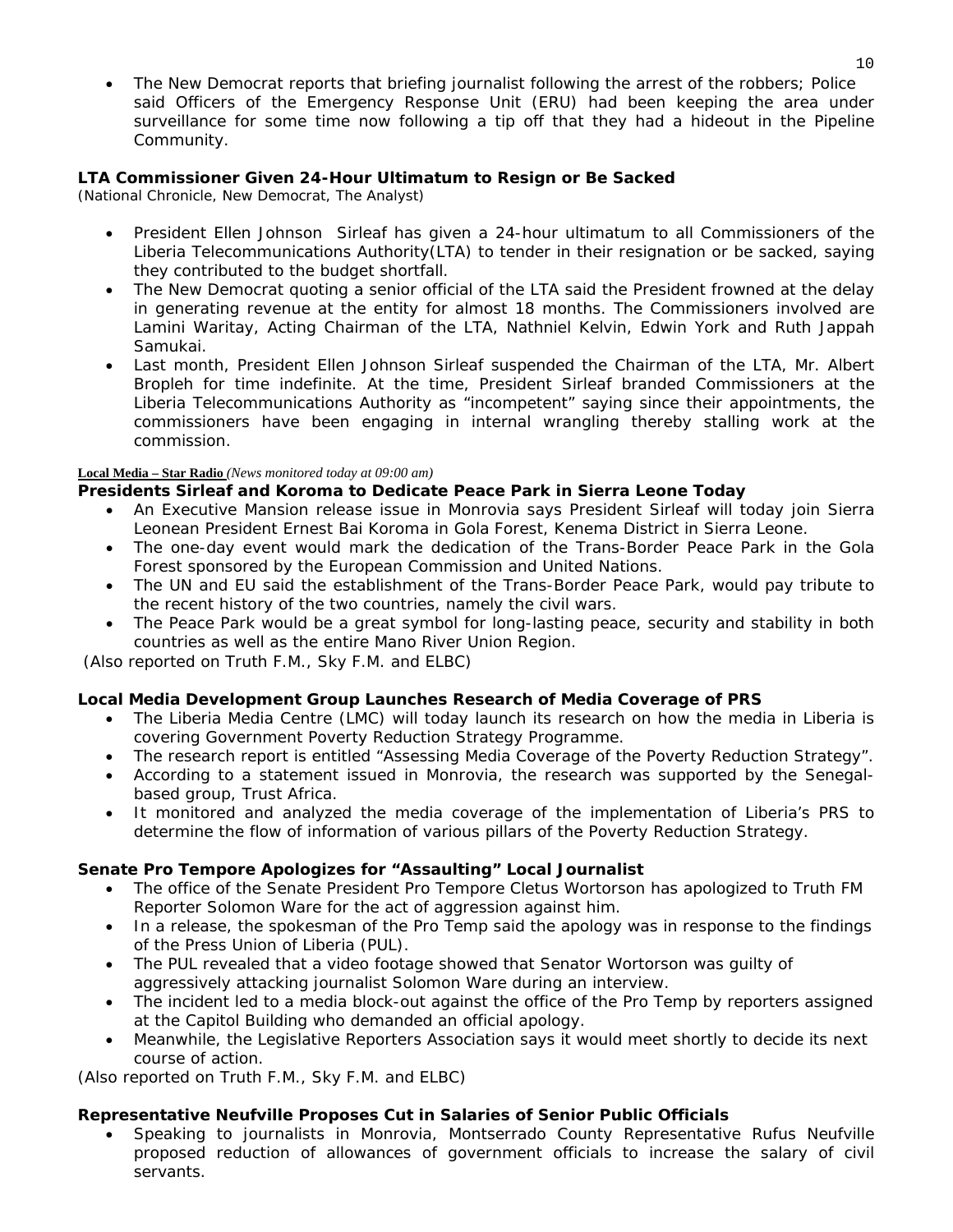- Representative Neufville called for a twenty percent reduction in the allowances of the President, Vice President, the Speaker, Senate President Pro Tempore and the Chief Justice.
- According to him, as part of the scheme the allowances of lawmakers must also be cut by ten percent while there should be a fifteen percent cut in the allowances of cabinet members, Associate Justices of the Supreme Court and senior government officials among other proposed cuts.
- Meanwhile, the Montserrado County Representative has also proposed an increment in the salaries of the least paid civil servants to US\$150 monthly.

 *(Also reported on Truth F.M., Sky F.M. and ELBC*)

# **Truth F.M.** *(News monitored today at 10:00 am)*

#### **Stakeholders Provide Expert Opinion on Threshold Bill**

- Several stakeholders including lawyers, civil society representatives and political parties' officials are providing expert opinion on the Threshold Bill currently before the National Legislature.
- The discourse is intended to solicit divergent and competing views on the Threshold Act.

\*\*\*\*\*\*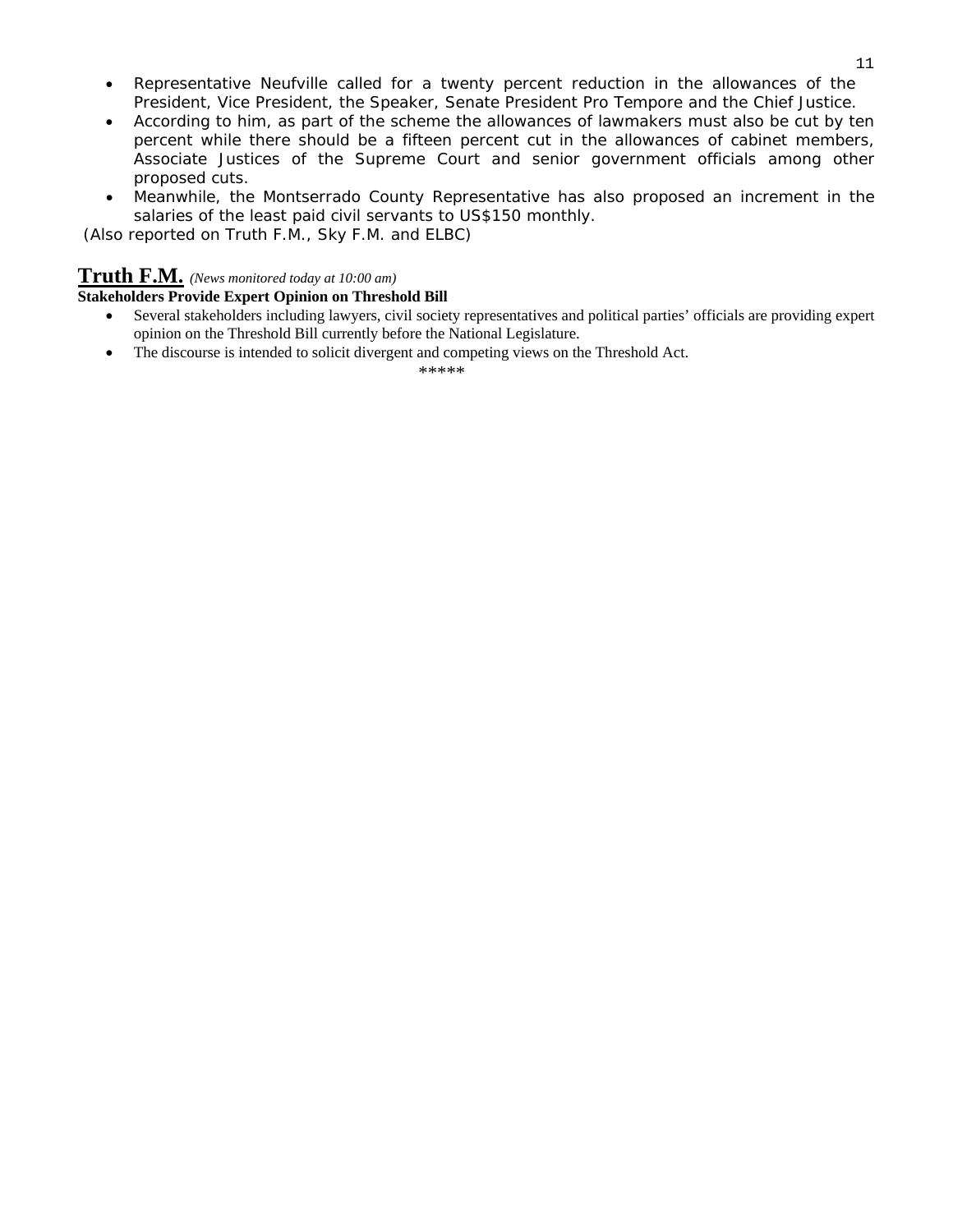# United Nations News Sunday, 17 May 2009

# **ICC Prosecutor welcomes voluntary court appearance by Darfur rebel leader**



Luis Moreno-Ocampo International Criminal Court Prosecutor

17 May 2009 – One of the three rebel commanders alleged to have directed the deadly September 2007 attack against peacekeepers in the war-ravaged Sudanese region of Darfur will voluntarily appear in the International Criminal Court (ICC) tomorrow, a move welcomed today by the Court's Prosecutor.

Some 1,000 rebels attacked the Haskanita camp in South Darfur state on 29 September 2007, killing 12 peacekeepers serving with the African Union Mission in Sudan (AMIS) – a predecessor to the joint UN-African Union peacekeeping mission, known as UNAMID – and wounding eight others.

Last November, ICC Prosecutor Luis Moreno-Ocampo presented evidence against the three commanders, who "planned, led their troops and directed the attack and completely destroyed AMIS facilities and property, directly affecting aid and security for millions of people of Darfur who are in need of protection."

The Prosecution said that there are reasonable grounds to believe the three commanders bear criminal responsibility for three counts of war crimes for murder, intentionally directing attacks against personnel and objects involved in a peacekeeping mission and pillaging.

Bahar Idriss Abu Garda, a member of the Zaghawa tribe of Sudan, will be the first person to appear before the ICC voluntarily in response to a summons and also the first to appear in relation to the investigation into the situation in Darfur, which was referred to The Hague-based Court by the Security Council in 2005.

He arrived in the Netherlands today and at his initial appearance tomorrow, he will be informed of the crimes which he is alleged to have committed and of his rights. After the hearing, Mr. Abu Garda is free to leave the country, but will be required to return to attend a confirmation of charges hearing after which it will be determined whether or not there are substantial ground to believe that he carried out the crimes he is charged with committing.

The names of the other two rebel commanders alleged to have led the Haskanita attack remain undisclosed.

An estimated 300,000 people have died and another 3 million have been displaced in Darfur, where rebels have been fighting Government forces and allied Arab militiamen, known as the Janjaweed, since 2003.

Today, Mr. Moreno-Ocampo paid tribute to the fallen peacekeepers, underscoring that their deaths were tantamount to "the perpetrators [attacking] the millions of civilians who those soldiers came to protect."

He added, "attacking peacekeepers is a serious crime under the [Rome] Statute and shall be prosecuted."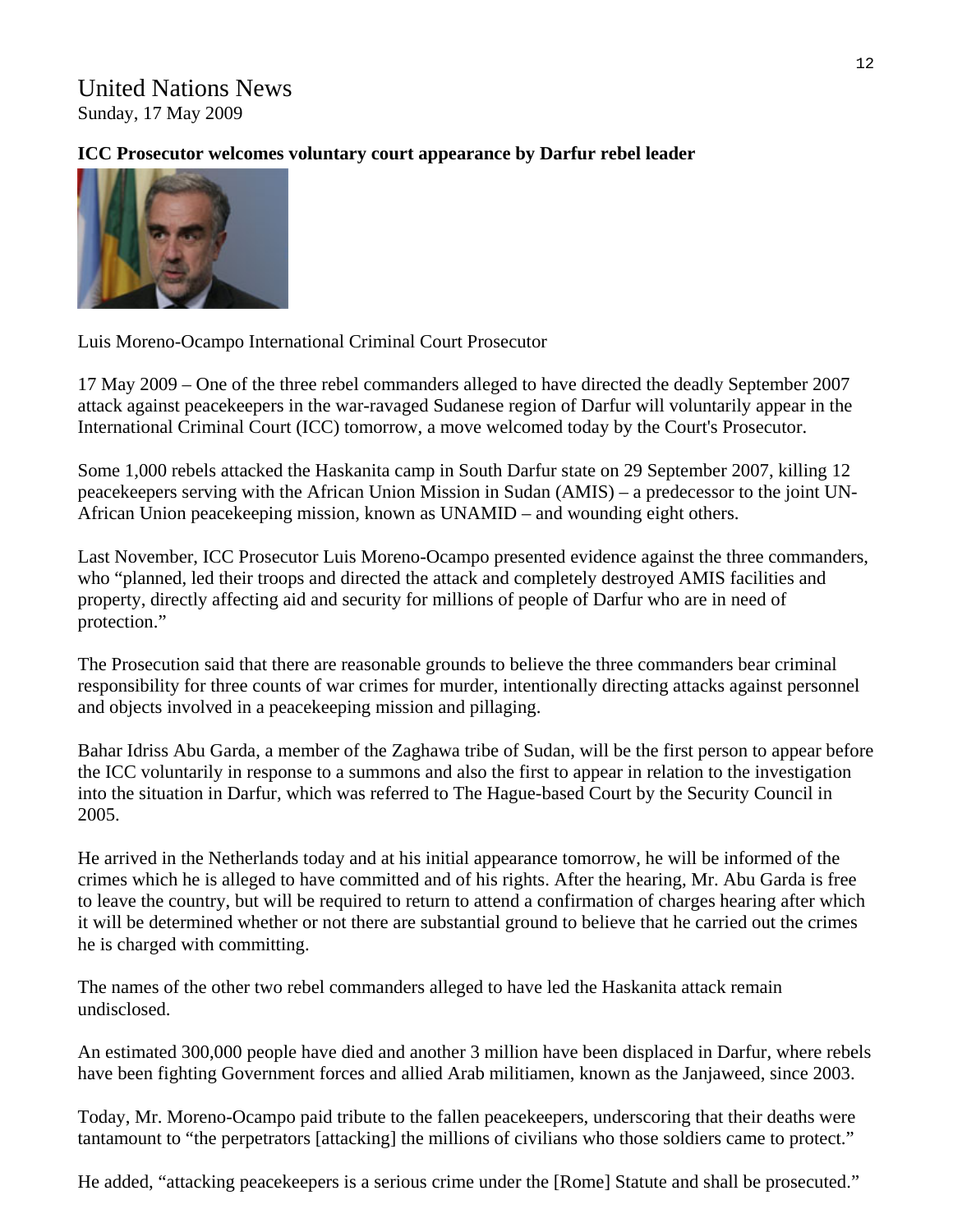The Haskanita incident is the third case arising from the situation in Darfur. The ICC's pre-trial chamber issued arrest warrants in May 2007 for Ahmad Harun, former Sudanese Minister of State for the Interior and now the Minister of State for Humanitarian Affairs, and Ali Kushayb, a Janjaweed leader.

In March, an arrest warrant was issued for Sudanese President Omar Al-Bashir, the first sitting Head of State to be indicted by the Court, for war crimes committed in the strife-torn Darfur region.

On the heels of the announcement that Mr. Abu Garda will appear of his own accord before the Court tomorrow, Mr. Moreno-Ocampo said today that "voluntary appearance is always an option under the Statute including for President Al-Bashir should he elect to cooperate."

Also welcoming the development is Silvana Arbia, Registrar of the Court. "The voluntary appearance of Abu Garda might serve to encourage other suspects currently at large to come before the Court to be heard with all guarantees of a fair trial," she said.

Meanwhile, UNAMID condemned an attack yesterday against a Sudanese military position in North Darfur.

The three-hour attack was carried out by armed elements who are allegedly part of the rebel Justice and Equality Movement (JEM) movement in the town of Kornoi and they are apparently in control of the area.

Soldiers surviving the attack retreated to the town of Tina and Um Baru, where UNAMID peacekeepers provided them with water and medical assistance.

UNAMID forces are monitoring the situation, but to date there is no confirmation of the identity of the attackers and no casualty toll has been confirmed.

North Darfur state's far west has recently witnessed deadly clashes between JEM and the Sudan Liberation Army/Minni Minawi (SLA/MM) faction.

Condemning yesterday's attack, AU-UN Special Representative Rodolphe Adada called "on all the parties to the Darfur conflict to refrain from the use of violence, to seek a peaceful resolution to their problems, notably through the Doha process, and to work towards a cessation of hostilities."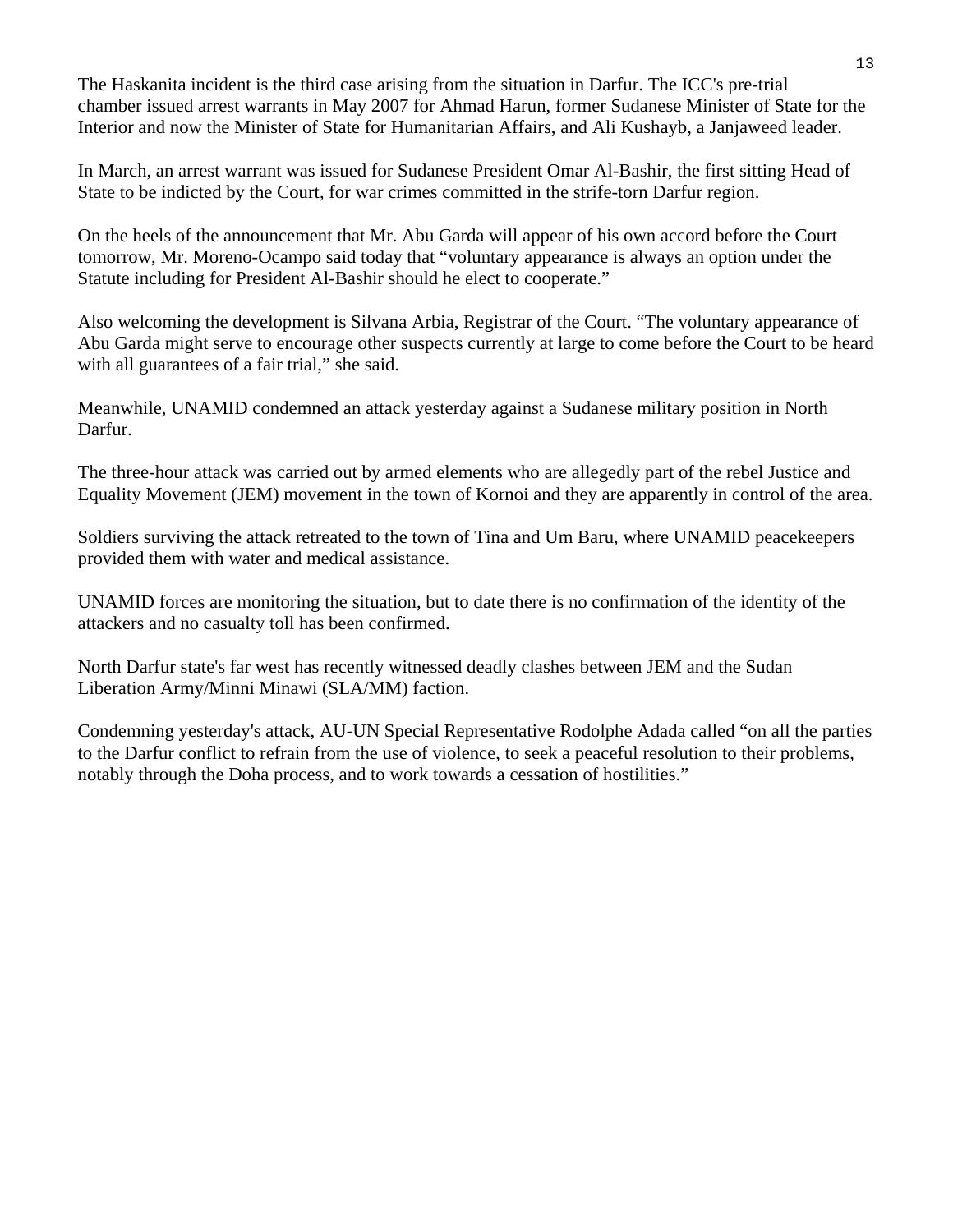BBC Online Monday, 18 M ay 2009

# **Darfur rebel appears before ICC**

A Darfur rebel charged with war crimes has appeared before the International Criminal Court (ICC) in The Hague.

Bahr Idriss Abu Garda is charged with taking part in an attack in north Darfur in 2007, during which 12 African Union (AU) peacekeepers were killed.

Mr Abu Garda, 46, is the first person from the Darfur conflict to appear before the ICC. He denies the charges.

Sudanese officials, including the president, have been accused of war formed his own rebel group crimes but have not gone to The Hague.

Mr Abu Garda handed himself in to the court on Sunday.

"The court appreciates very much your volunteer appearance," Judge Cuno Tarfusser told him at the start of proceedings, reports the AFP news agency.

"You have sent out a very good message."

The United Nations estimates that 300,000 people have died in a six-year conflict in Sudan's Darfur region and more than two million more have been displaced.

### **'Real killers'**

Mr Abu Garda, wearing a grey suit, told the court he understood the charges, according to the AP news agency.

He is charged with three war crimes allegedly committed during the assault on the Haskanita AU camp in September 2007.

ICC chief prosecutor Luis Moreno-Ocampo has called the incident "the most serious attack against peacekeepers in Darfur".

A spokesman for Mr Abu Garda's United Resistance Movement (URF) rebel group told the BBC's Focus on Africa programme that he was happy with the process.

"We are here in respect of international law and in respect of those who lost their lives in Haskanita," said Tadjadine Bashir Niam, who was in court.

"We believe he is innocent. We will co-operate with the African Union, the court and others to find out the real killers."



**AFR** 

**Bahr Idriss Abu Garda has now**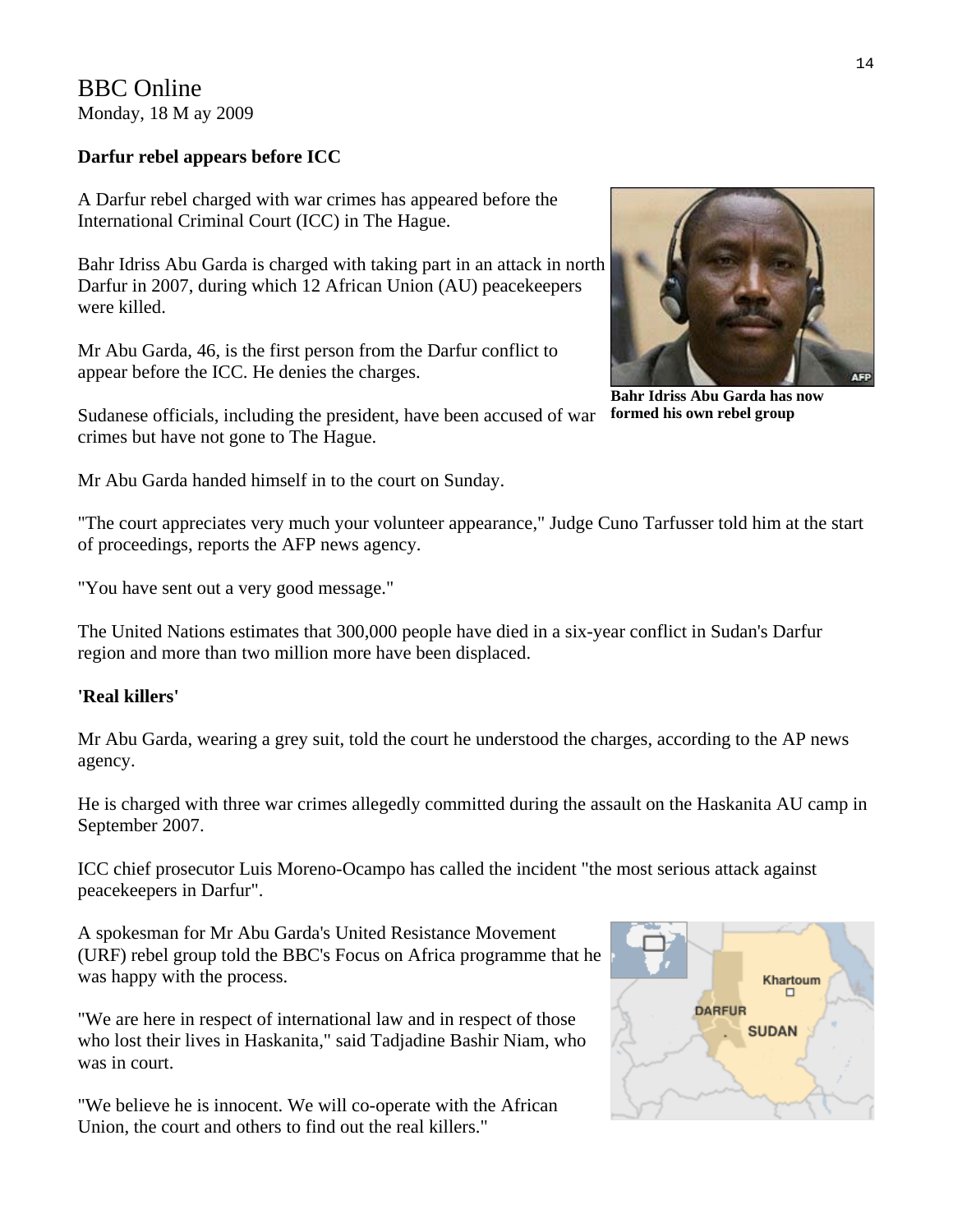Mr Niam said that Mr Abu Garda was the victim of differences between the Justice and Equality Movement (Jem) rebels - the group he left to set up the URF. Jem has said it helped collect evidence against him.

No arrest warrant was issued as Mr Abu Garda had shown a willingness to appear before the ICC, prosecutors said.

In March, Sudan's President Omar al-Bashir was indicted on war crime charges, which were the first issued by the ICC against a sitting president.

In a BBC interview earlier this month, President Bashir dismissed the charges as propaganda.

The ICC has also issued indictments for two other senior Sudanese officials over the Darfur conflict.

Black African rebel groups took up arms in 2003, accusing the government of ignoring the region.

The government denies accusations that it then mobilised Arab militias to take revenge on the local population, in what the US and others have called a genocide.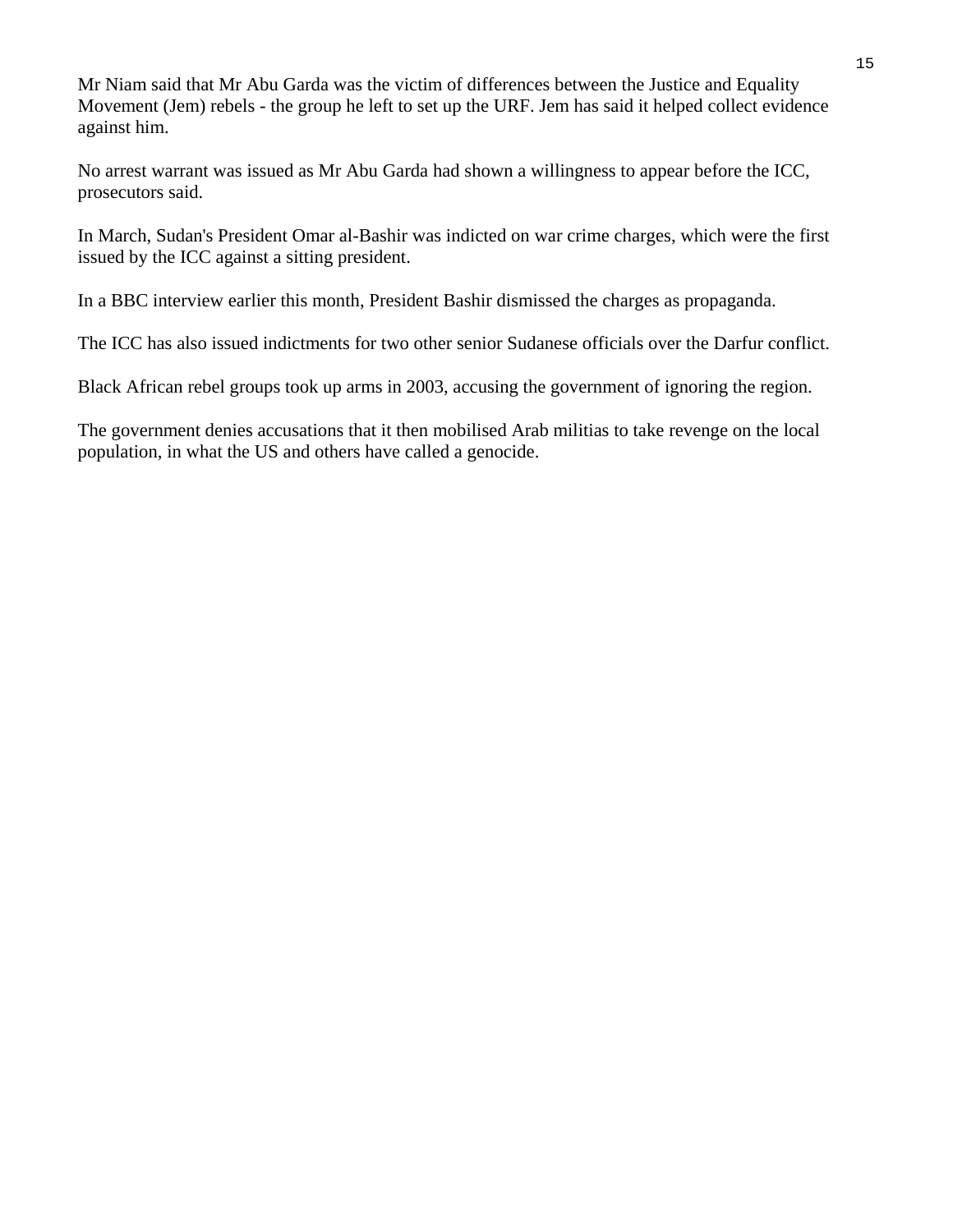Voice of America Monday, 18 May 2009

### **UN Security Council Reflects On A Tragic Failure: Rwanda**

By Peter Heinlein Kigali

The U.N. Security Council has visited a memorial to victims of the Rwanda genocide and pledged support to efforts to end the fighting that has haunted Africa's Great Lakes region for more than a decade.

The 15 Security Council ambassadors were reminded Sunday about one of the world body's greatest failures during a visit to the Rwanda Genocide Memorial. Honore Gatera, the chief guide at the memorial told them how the United Nations in April 1994 tragically misunderstood the danger as Rwanda's 100 days of ethnic slaughter was beginning.



**Rwanda Genocide Memorial** 

"The UN Security Council on April 21, 1994 passed a resolution withdrawing the troops of the UN mission in Rwanda and only 270 Ghanains volunteers stayed here with Romeo Dallaire from Canada, and thousands of families were abandoned to the mercy of the killers," said Honore Gatera.

The memorial pays tribute to the Canadian General Romeo Dallaire, who led the UN peacekeeping mission whose messages to headquarters in New York about the developing genocide went unheeded by then Secretary-General Butros Butros-Ghali and chief of peacekeeping operations, the future Secretary-General Kofi Annan.

"The reason why we have the memorial here that we'll have for future generations whether Rwandans or foreigners to learn about the mistakes of the past," said Gatera. "Look at the fact that the UN Secretary-General Kofi Annan, at 10 years he apologized for the failure to protect people in Rwanda."

The leader of the Security Council delegation, British Ambassador John Sawers called the memorial evidence of the Rwandan people's determination to put aside the divisions of the past. But it also highlights the world body's shortcomings.

"The memorial site of the 1994 genocide I'm sure has left us all profoundly moved by the enormity of the human tragedy and by the failure of the international community to be able to address it at the time," said John Sawers.

Washington's U.N. Ambassador Susan Rice said the horrors of 1994 in Rwanda, when more than 800,000 people were slaughtered, is more than ever relevant in the 21st century.

"It's a collective failure, including a failure of the United Nations, and what it reminds me of is less the past than the present and what more we could be doing in present circumstances," said Susan Rice.

During their one-day visit to Rwanda, Council ambassadors visited a camp for former soldiers of the FDLR, or Democratic Force for the Liberation of Rwanda, the rebel force that has operated for years from the nearby eastern provinces of the Democratic Republic of Congo.

They also met Rwandan President Paul Kagame to express support for his peacemaking efforts with DRC President Joseph Kabila. Mr. Kagame welcomed the Council's endorsement and vowed to redouble efforts